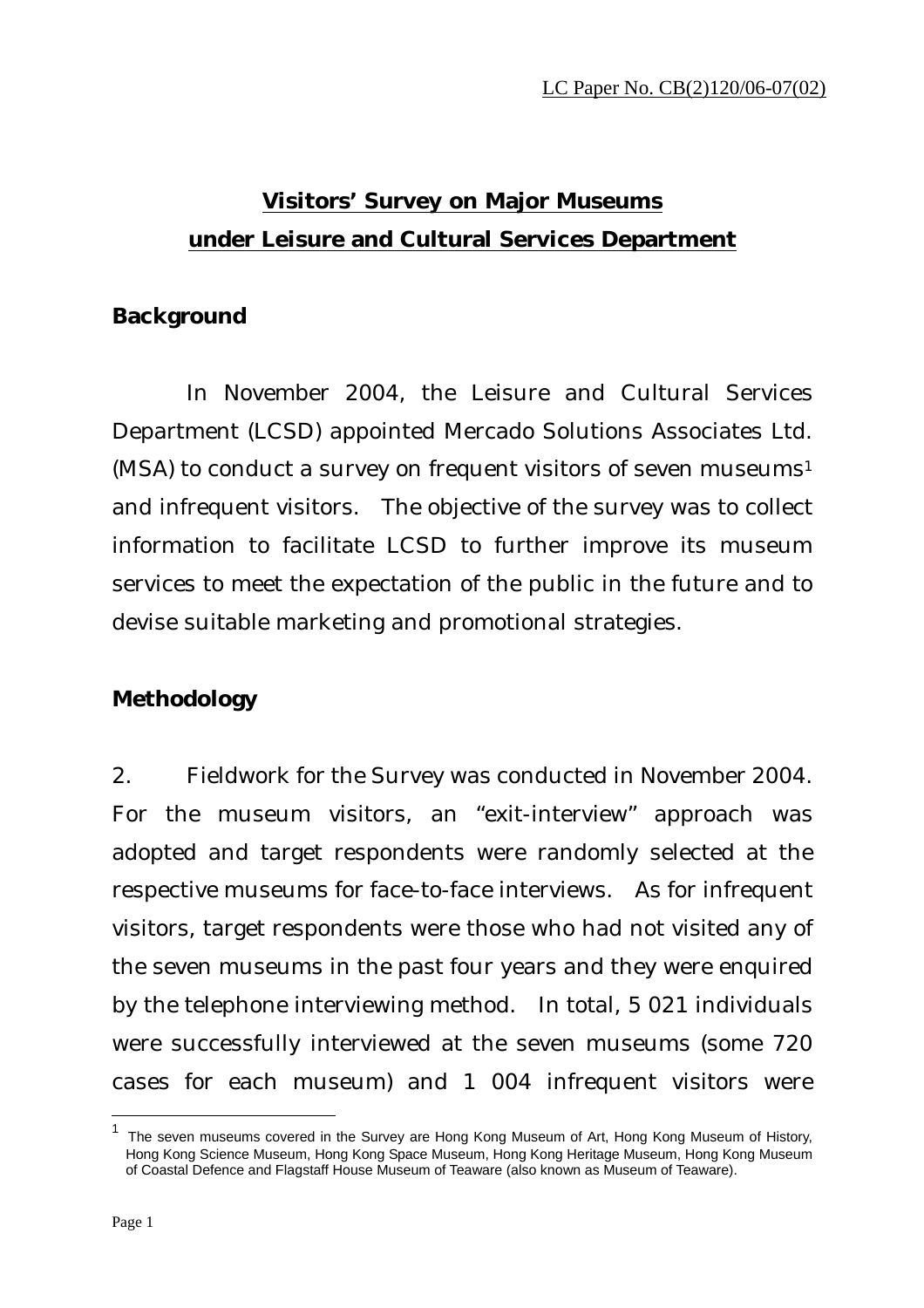successfully interviewed out of 3 300 persons contacted using the telephone interviewing method.

### **Survey Findings**

3. Salient points of the survey are highlighted below for members' easy reference. A copy of the executive summary of the survey is given at **Annex A**.

### **(a) Museum Visitors**

### **Frequent Visitors**

### *Characteristics of the Visits*

- Except for the Science Museum, more than half of the visitors to all other museums were their first time visit to the museums. Moreover, except for the Museum of Coastal Defence and the Museum of Teaware, more than one-tenth of the visitors claimed that they had visited the respective museum for 5 times or more in the past 4 years.
- It was observed that visitors mostly knew about the museums by "just passing by", "word of mouth" and "school"; and to a less extent by means of "newspaper / magazine", "poster / banner / outdoor billboard" and "travel guidebook / map".
- For the Museum of Art, the Heritage Museum, the Museum of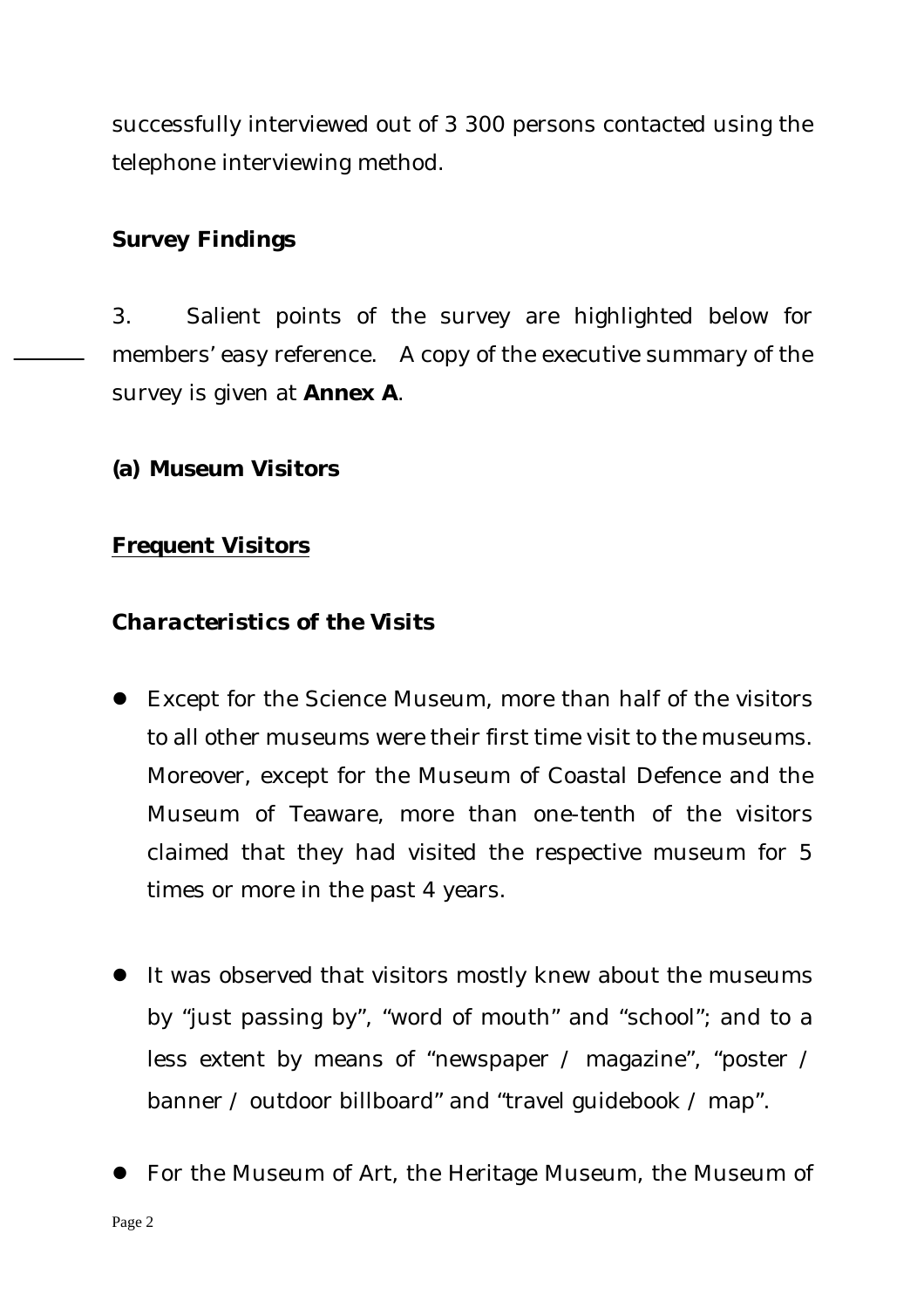History and the Space Museum, many of the visitors claimed that they visited the museums because they were especially interested in the specific theme of the museum. On the other hand, for the Museum of Coastal Defence and the Science Museum, the visits were made mainly due to "accompanying friends / relatives" whereas for the Museum of Teaware, mainly due to "just passing by".

- **Except for the Space Museum and the Museum of Teaware,** museum visitors usually stayed for more than one hour on average, with visitors of the Science Museum stayed for the longest time of 115.8 minutes on average. As for the Space Museum and the Museum of Teaware, the average length of stay was 56.5 minutes and 33.8 minutes respectively.
- $\bullet$  About one-tenth of the visitors (11.2%) of the Science Museum claimed that they had participated in its education and public programmes while the participation rate for other museums was only about 2% - 6%.

### *Views on museum facilities and services*

- $\bullet$  Most of the visitors (more than 75%) were very / quite satisfied with the exhibitions of the museums while very few (less than 3%) of the visitors were very / quite dissatisfied.
- Most of the visitors (more than 75%) considered the facilities of the museums satisfying (very  $\prime$  quite satisfied) while about 1%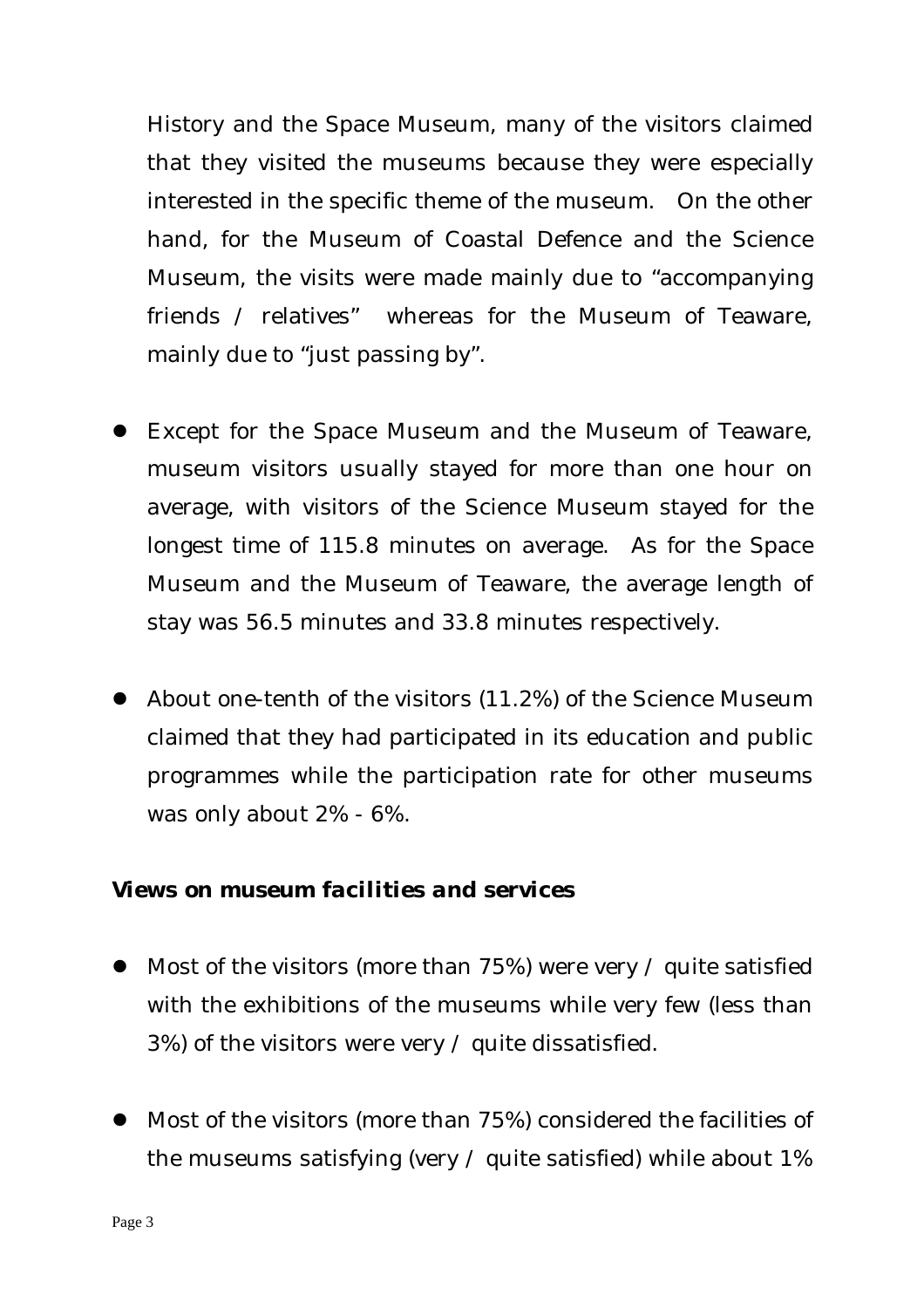of visitors were very  $\prime$  quite dissatisfied.

- The overall satisfaction of the museum visitors with the respective museums was high, ranging from 73.9% to 96.2%.
- Most of the visitors (more than 85%) claimed that they would visit the museum again.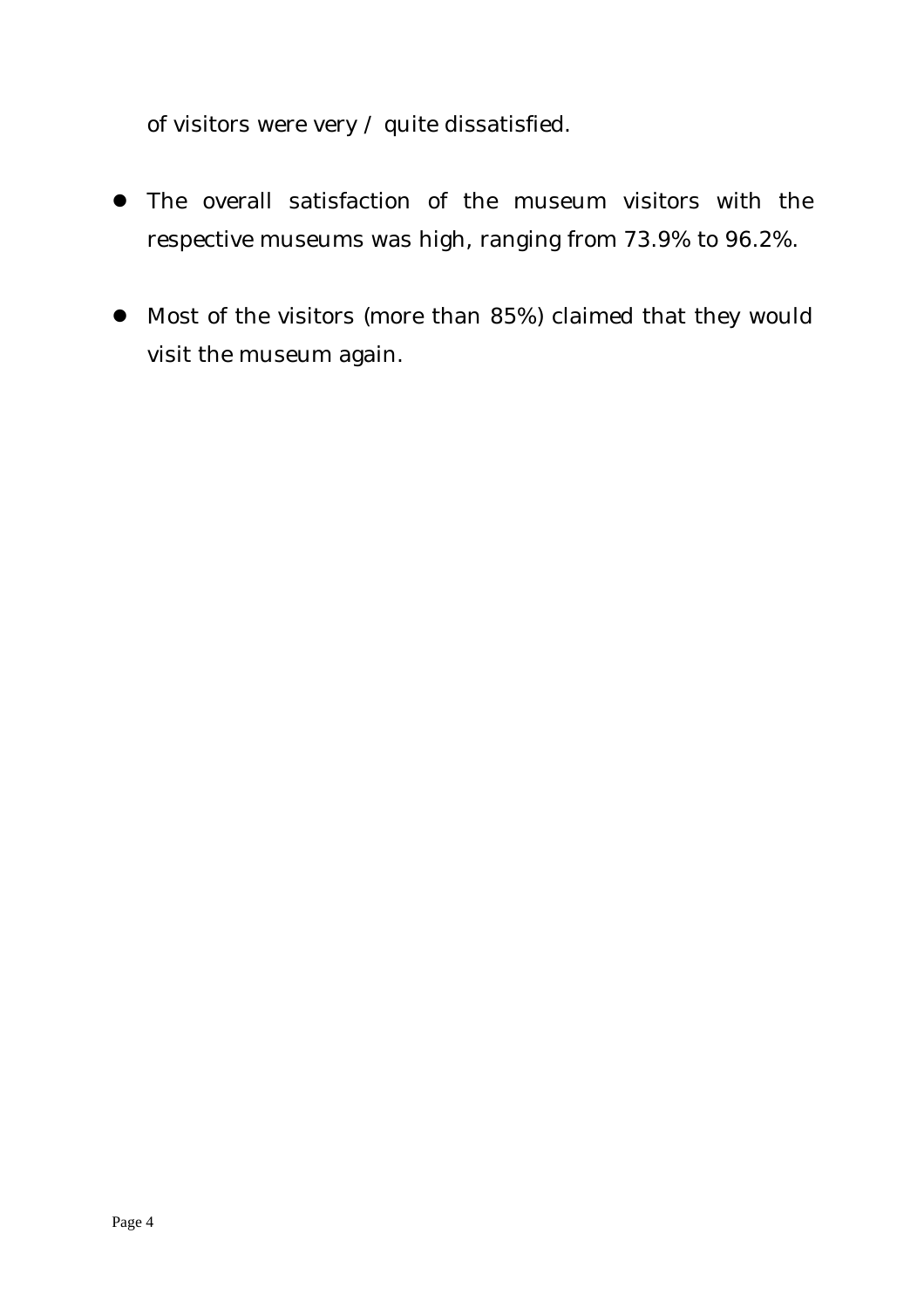### **Infrequent Visitors**

### *Factors affecting their decision to visit museums*

- Using the Museum of Art as an example, the main reason for not visiting the museum in the past 4 years was "no time / too busy" (51.4%), followed by "have no interest in this museum" (19.8%) and "have no interest in any museums at all" (14.1%). The reasons quoted for other museums fall within similar percentages.
- More than one-tenth of the infrequent visitors considered the following factors definitely affecting their decision "transportation" (15.1%), "promotion" (14.5%), "admission fee" (12.5%), "theme of the exhibition" (11.6%) and "interest value of exhibits" (11.6%).
- The types of exhibitions or exhibits that would attract infrequent visitors, in order of priority, were "history" (15.3%), followed by "science / technology"  $(10.4\%)$ , "antiques"  $(9.1\%)$ and "astronomy / space" (8.6%).

### *Awareness of museum activities*

 $\bullet$  About half of the infrequent visitors (50.5%) considered the publicity of the museums very / quite inadequate, only 15.6% considered the opposite and 16.2% considered average.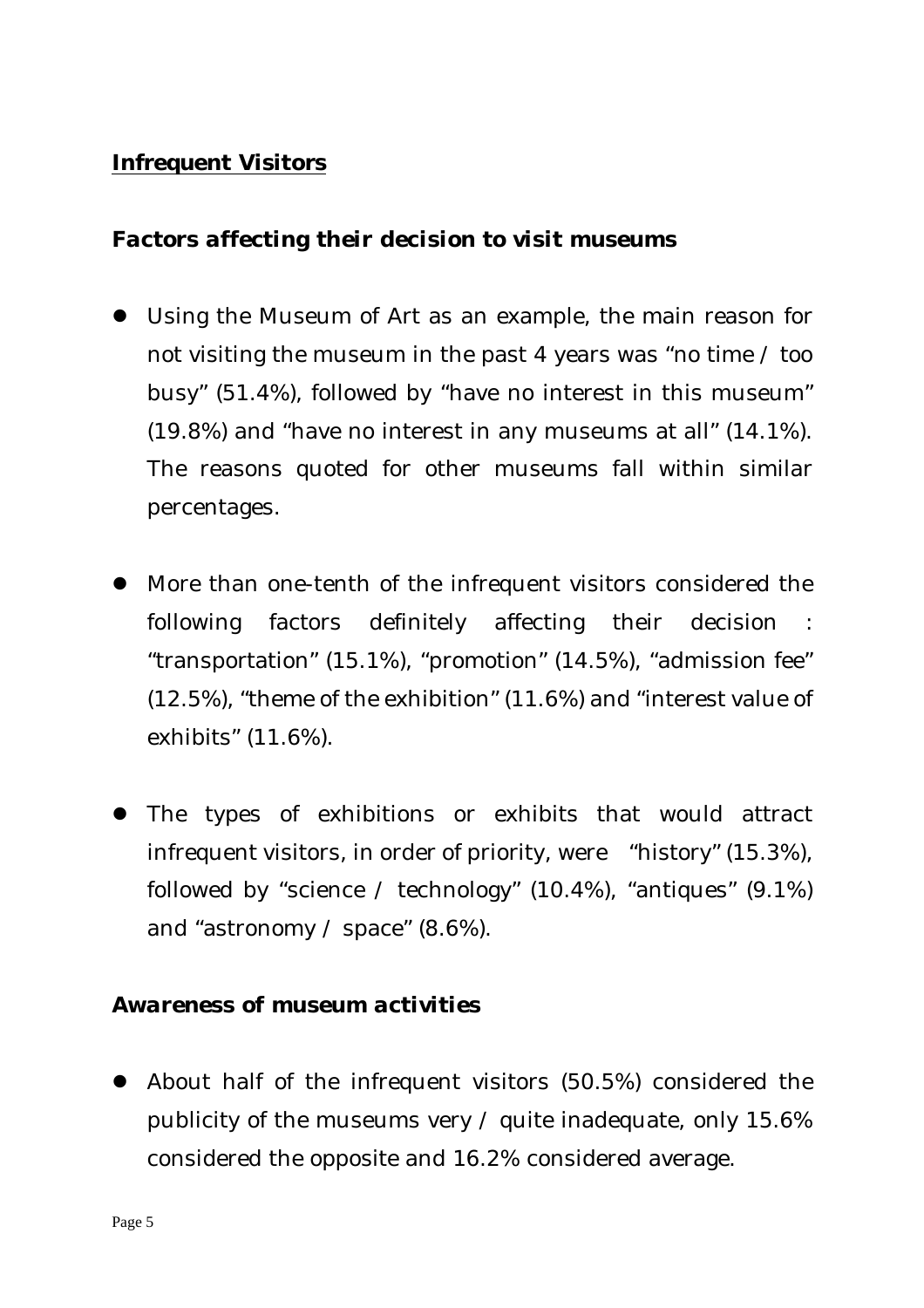- Some 22% of the infrequent visitors were aware of the free admission to the museums under the management of LCSD on Wednesdays.
- Only 5.6% of the infrequent visitors were aware of the weekly, half-yearly and yearly passes of the museums whereas the majority of the infrequent visitors were not aware of any of the passes.
- 77.4% of the infrequent visitors considered TV as the most effective promotion channel.

### **(b) Tourist Visitors**

4. In the survey, it was also noted that among the 5 021 visitors interviewed, 1 077 (21.4%) were visitors coming from either overseas or Mainland China. A chart showing the tourist visitors profile at **Annex B**.

### **Leisure and Cultural Services Department**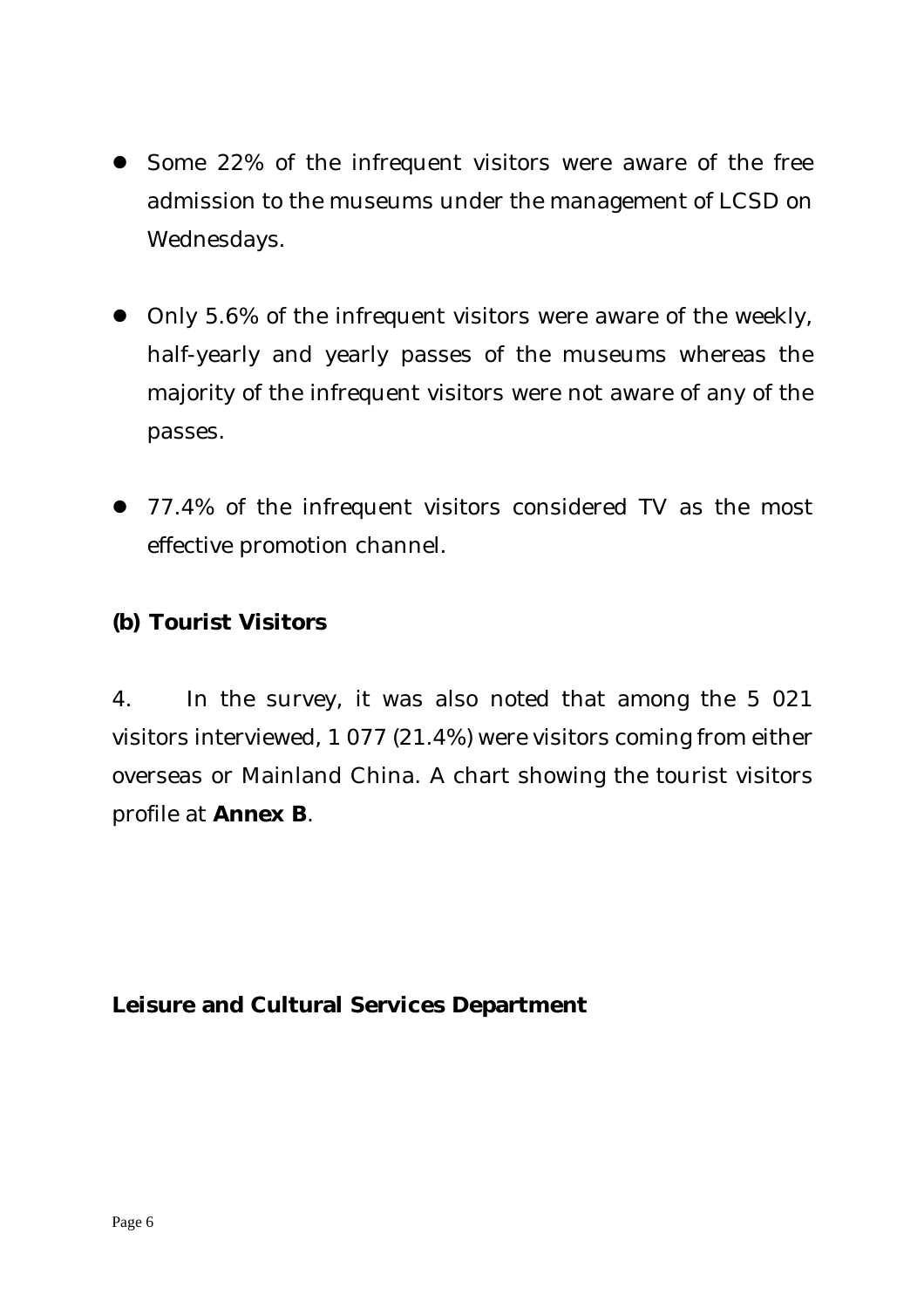



### **1 Executive Summary**

### **Background & Objectives**

The Leisure and Cultural Services Department (LCSD) had appointed Mercado Solutions Associates Ltd. (MSA) to conduct a survey in November 2004 with the aims of seeking a better understanding of the characteristics of museum visitors and infrequent visitors, as well as the factors that would encourage them to visit the museums.

The survey covered seven major museums viz:

- 1. Hong Kong Museum of Art;
- 2. Hong Kong Museum of History;
- 3. Hong Kong Science Museum;
- 4. Hong Kong Space Museum;
- 5. Hong Kong Heritage Museum;
- 6. Hong Kong Museum of Coastal Defence; and
- 7. Flagstaff House Museum of Teaware.

### **Methodology**

Two groups of target respondents were covered in the survey, namely

- 1. The visitors group covered all persons aged 12 or above who visited the seven major museums during the fieldwork period; and
- 2. The infrequent visitors group covered all persons aged 15 or above who had not visited any of the seven museums in the past 4 years.

For visitors group, an "exit-interview" approach was adopted for which enumerators were stationed at the exit of the museums and randomly selected the target respondents for the interviews. The fieldwork period was spread out over the week from Monday to Sunday (except the closing day of the museums) so as to ensure a wide coverage of different visitors.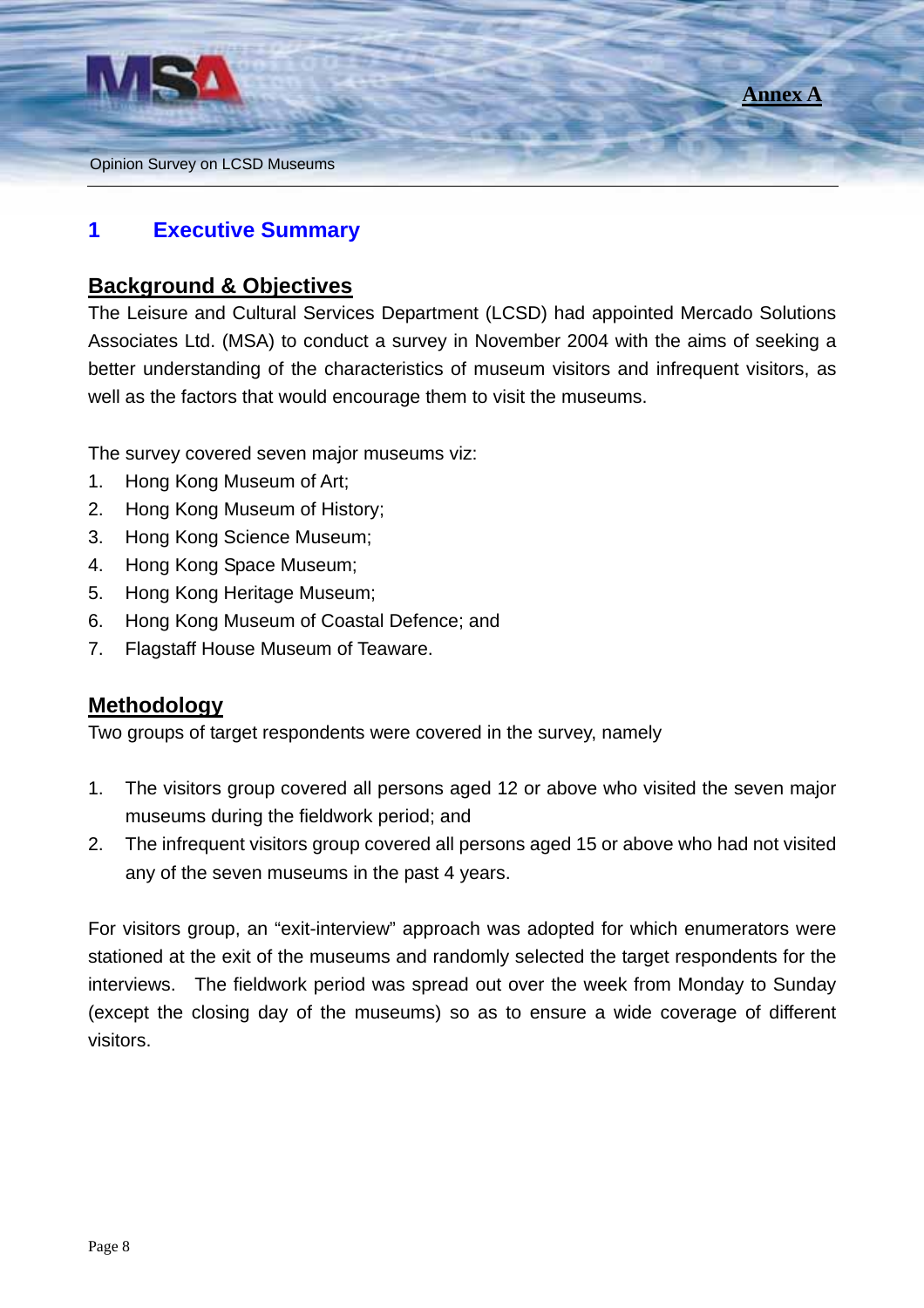

In total, 5 021 individuals were successfully enumerated during the fieldwork period form 1<sup>st</sup> November to 14<sup>th</sup> November 2004. The enumeration results for each museum are as follows:

|                           | Total    | Unsuccessful | Successful | <b>Response Rate</b> | <b>Fieldwork</b> |
|---------------------------|----------|--------------|------------|----------------------|------------------|
|                           | Contacts | Cases        | Cases      | $(\%)$               | period           |
| Museum of Art             | 734      | 16           | 718        | 98                   | $1 - 13$ Nov     |
| Museum of Coastal Defence | 724      | 8            | 716        | 99                   | $1 - 14$ Nov     |
| Heritage Museum           | 771      | 54           | 717        | 93                   | $1 - 13$ Nov     |
| Museum of History         | 738      | 21           | 717        | 97                   | $1 - 7$ Nov      |
| Science Museum            | 735      | 17           | 718        | 98                   | $1 - 14$ Nov     |
| Space Museum              | 735      | 16           | 719        | 98                   | $1 - 7$ Nov      |
| <b>Museum of Teaware</b>  | 735      | 19           | 716        | 97                   | $1 - 14$ Nov     |
| <b>Total</b>              | 5 1 7 2  | 151          | 5021       | 97                   |                  |

As for infrequent visitors group, telephone-interviewing method was adopted for which household telephone numbers were randomly selected from the latest Residential Directories. Within the selected household, a person aged 15 or above was randomly selected for interview by means of the "last birthday" selection process. Once the target respondent was identified, he / she was asked whether had visited any of the 7 museums in the past 4 years. Only those who had not visited were invited to participate in the survey.

A total of 3 300 persons were contacted during the fieldwork period between 1<sup>st</sup> November and  $8<sup>th</sup>$  November 2004. Among these persons, 1 824 were found to be ineligible for the interview (i.e. ever visited any of the 7 museums in the past 4 years) and 1 004 were successfully enumerated using the telephone interviewing method, which constituted an overall response rate of 68.0%.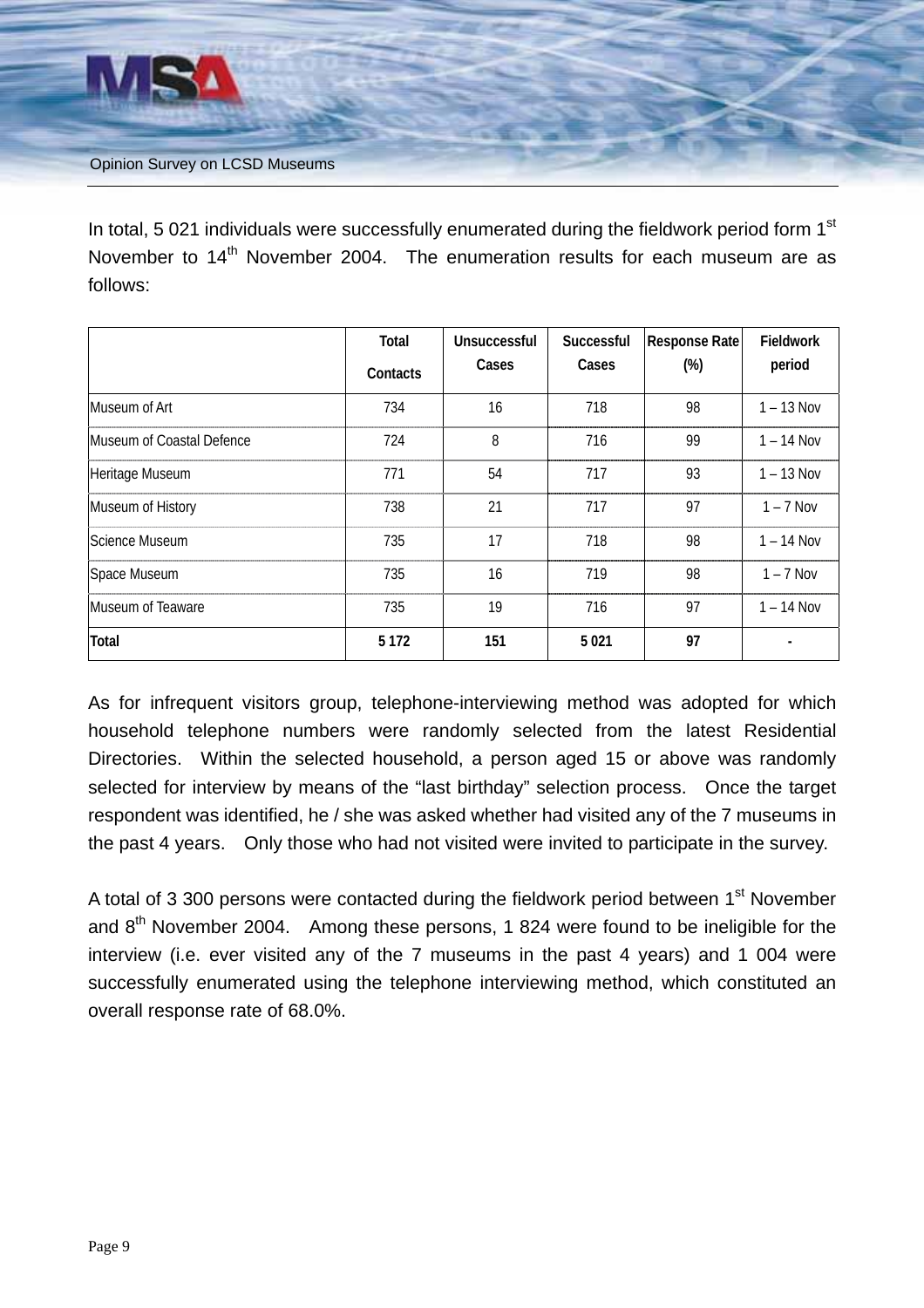

### **Major Findings – Visitors Group**

It was observed that visitors mostly knew about the museums by "just passing by", "word of mouth" and "school"; and to a less extent by means of "newspaper / magazine", "poster / banner / outdoor billboard" and "travel guidebook / map".

| Museum of       | Museum of                | Heritage        | Museum of       | <b>Science</b>                     | Space           | Museum of        |
|-----------------|--------------------------|-----------------|-----------------|------------------------------------|-----------------|------------------|
| Art             | <b>Coastal Defence</b>   | <b>Museum</b>   | History         | <b>Museum</b>                      | <b>Museum</b>   | Teaware          |
| (%)             | (%)                      | $(\%)$          | (%)             | (%)                                | $(\%)$          | (%)              |
| Just passing by | Word of mouth            | Just passing by | Word of mouth   | School                             | Just passing by | Just passing by  |
| (35.2%)         | (33.5%)                  | $(26.9\%)$      | (24.7%)         | (23.7%)                            | $(26.0\%)$      | (36.3%)          |
| Word of mouth   | Newspaper /              | School          | School          | Word of mouth                      | Word of mouth   | Travel guidebook |
| (15.2%)         | Magazine (16.5%) (23.8%) |                 | $(22.9\%)$      | $(18.0\%)$                         | $(18.9\%)$      | / map (14.0%)    |
| School          | School                   | Word of mouth   | Just passing by | Newspaper /                        | Poster / banner | Word of mouth    |
| $(11.4\%)$      | (11.5%)                  | (18.3%)         | $(13.9\%)$      | Magazine (17.8%) Outdoor billboard |                 | $(12.4\%)$       |
|                 |                          |                 |                 |                                    | $(17.4\%)$      |                  |

#### **Top 3 major channels of knowing about the museums**

Except for Space Museum and Museum of Teaware, museum visitors usually stayed for more than one hour on average, with visitors of Science Museum stayed the longest time of 115.8 minutes on average. As for Space Museum and Museum of Teaware, the average length of stay was 56.5 minutes and 33.8 minutes respectively.



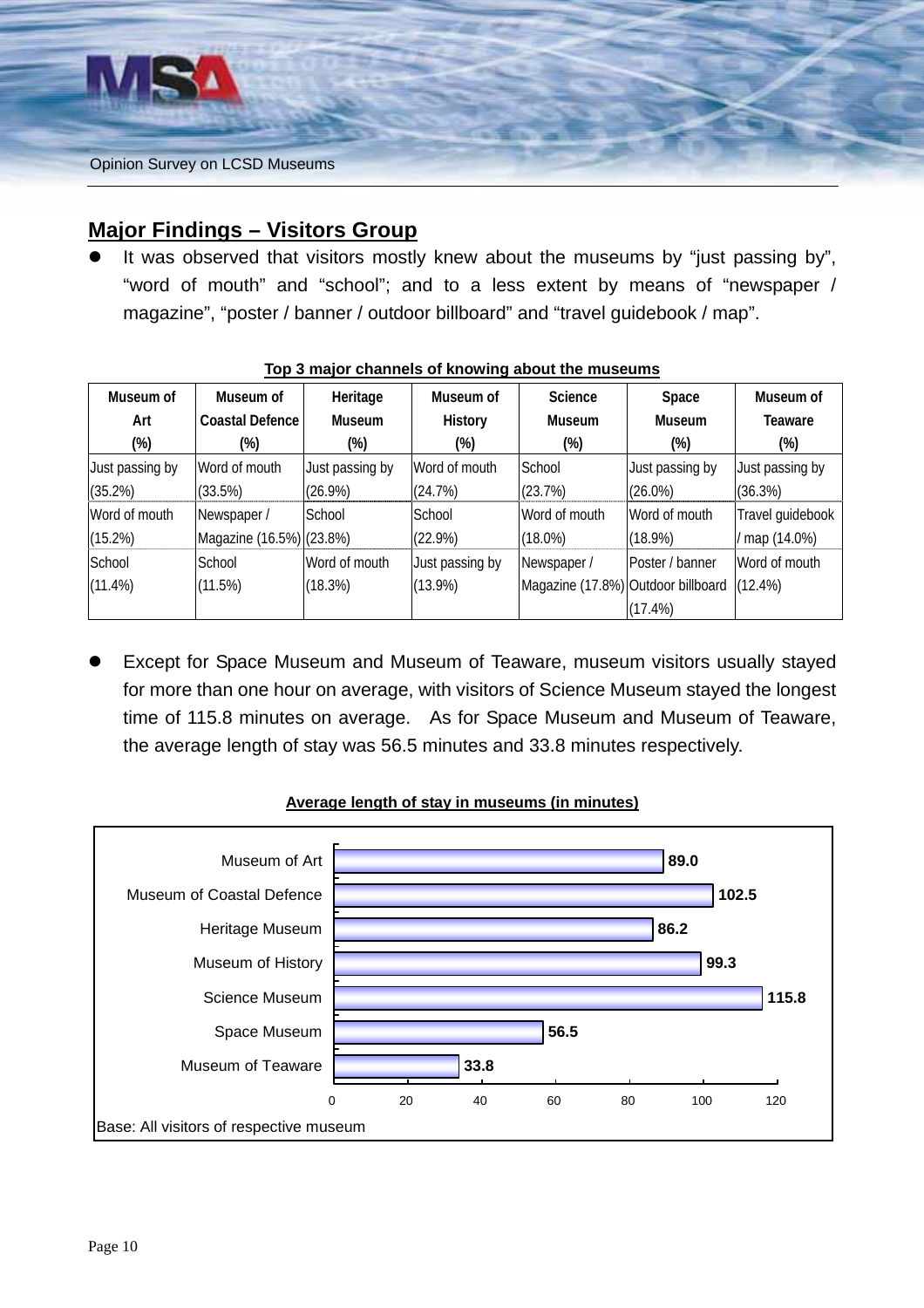

Except for Science Museum, more than half of the visitors to all other museums were their first time visit to the museums. Moreover, except for Museum of Coastal Defence and Museum of Teaware, more than one-tenth of the visitors claimed they had visited the respective museum for 5 times or more in the past 4 years.



#### **Number of times visiting (including the current visit) the Museums in the past 4 years**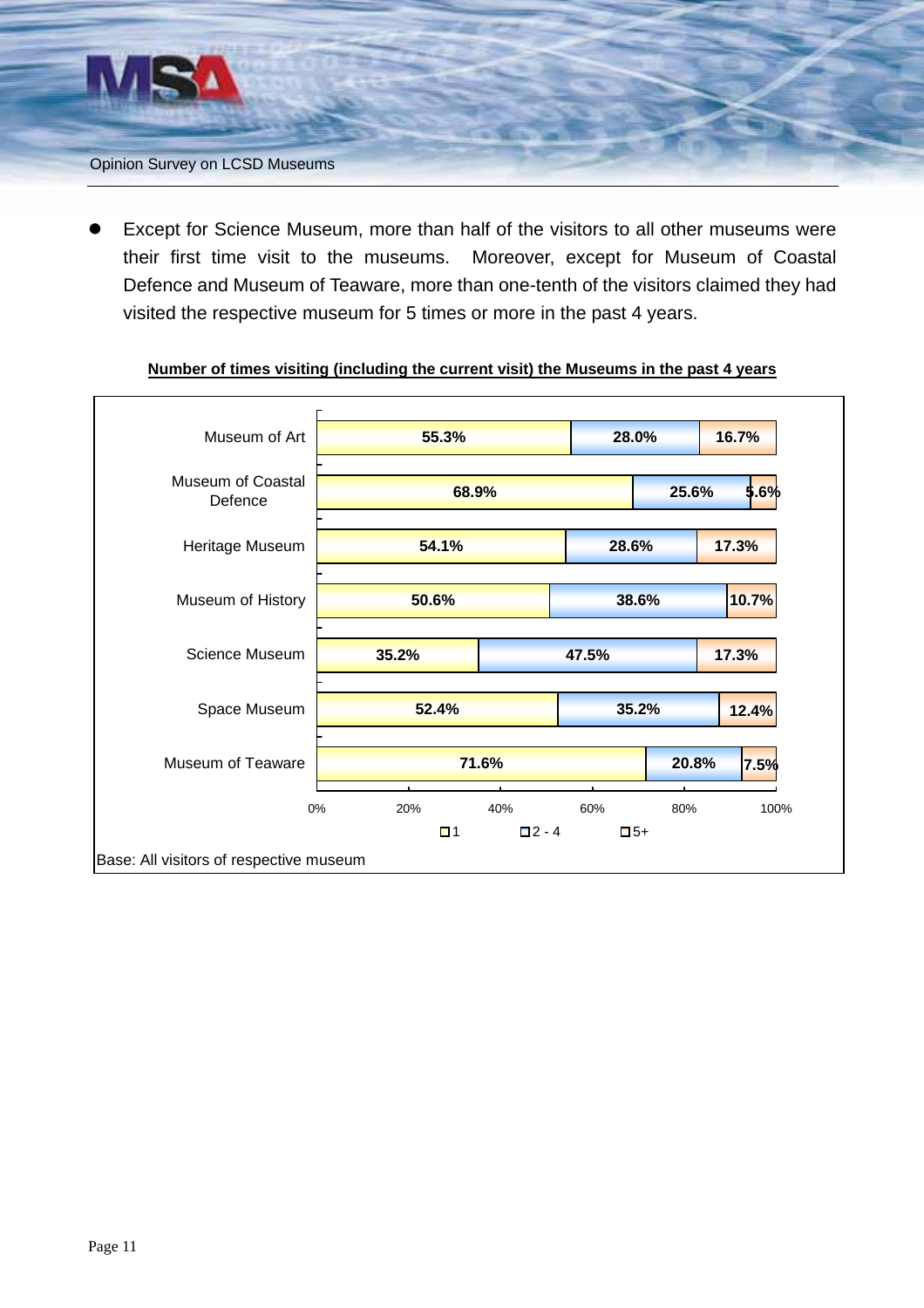

In terms of the major reason of visiting the museums, it was observed that for Museum of Art, Heritage Museum, Museum of History and Space Museum, many of the visitors claimed they visited the museum as they were especially interested in the main theme of the museum. On the other hand, those visiting the Museum of Coastal Defence and Science Museum were mainly to accompany friends / relatives whereas those visiting the Museum of Teaware mainly as they were just passing by.

| Museum of          | Museum of              | Heritage          | Museum of         | Science                    | Space             | Museum of         |
|--------------------|------------------------|-------------------|-------------------|----------------------------|-------------------|-------------------|
| Art                | <b>Coastal Defence</b> | <b>Museum</b>     | History           | <b>Museum</b>              | <b>Museum</b>     | Teaware           |
| $(\%)$             | (%)                    | (%)               | (%)               | $(\%)$                     | $(\%)$            | (%)               |
| Esp. interested in | To accompany           | Esp. interested   | Esp. interested   | To accompany               | Esp. interested   | Just passing by   |
| main theme         | friends/relatives      | lin main theme    | lin main theme    | friends/relatives          | in main theme     | $(45.9\%)$        |
| $(39.1\%)$         | (33.7%)                | $(30.1\%)$        | $(24.8\%)$        | $(29.1\%)$                 | $(34.8\%)$        |                   |
| Just passing by    | Esp. interested in     | Arranged by       | Arranged by       | Esp. interested in         | To accompany      | Esp. interested   |
| (22.3%)            | main theme             | school (23.4%)    | school (20.5%)    | main theme                 | friends/relatives | in main theme     |
|                    | (22.1%)                |                   |                   | (22.8%)                    | (27.4%)           | (21.6%)           |
| Esp. interested    | Rec'd by friends /     | To accompany      | To accompany      | Esp. interested in         | Just passing by   | To accompany      |
| in special         | relatives /            | friends/relatives | friends/relatives | special exhibition (17.7%) |                   | friends/relatives |
| exhibitions        | colleagues             | $(15.1\%)$        | (18.3%)           | (15.3%)                    |                   | $(10.8\%)$        |
| (11.3%)            | $(13.4\%)$             |                   |                   |                            |                   |                   |

### **Top 3 major reasons of visiting the museums**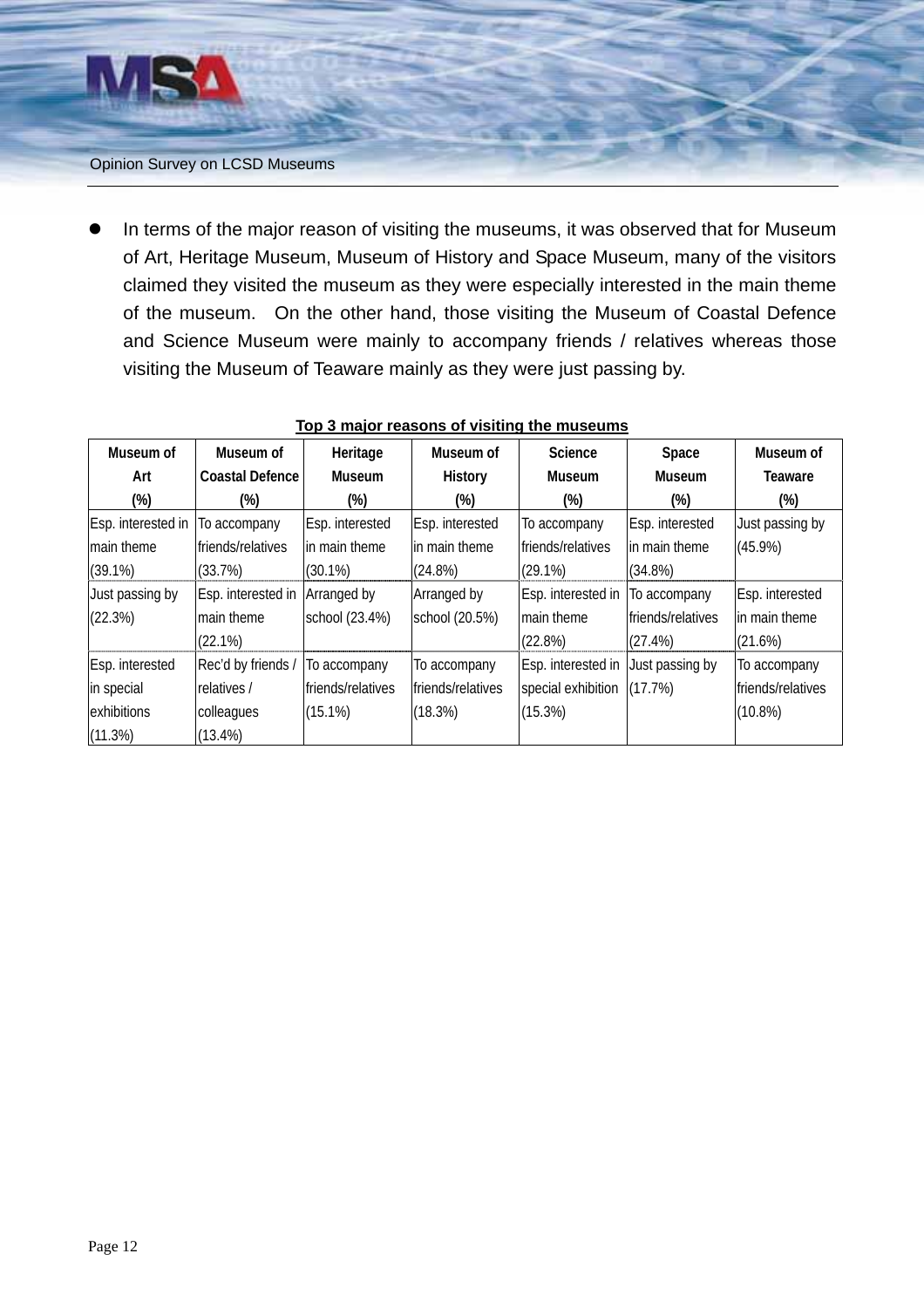

Except for Science Museum where about half of the visitors (48.7%) were aware of its education and public programmes, the awareness levels of the education and public programmes for other museums were generally low (24.7% - 37.1%). While about one-tenth of the visitors (11.2%) of Science Museum claimed they had participated in its education and public programmes, the participation rate for other museums was very low with only about 2% - 6% of the visitors claimed they had participated in the programmes before.

# **Awareness level and participation rate of education and public programmes**



**organized by the museums**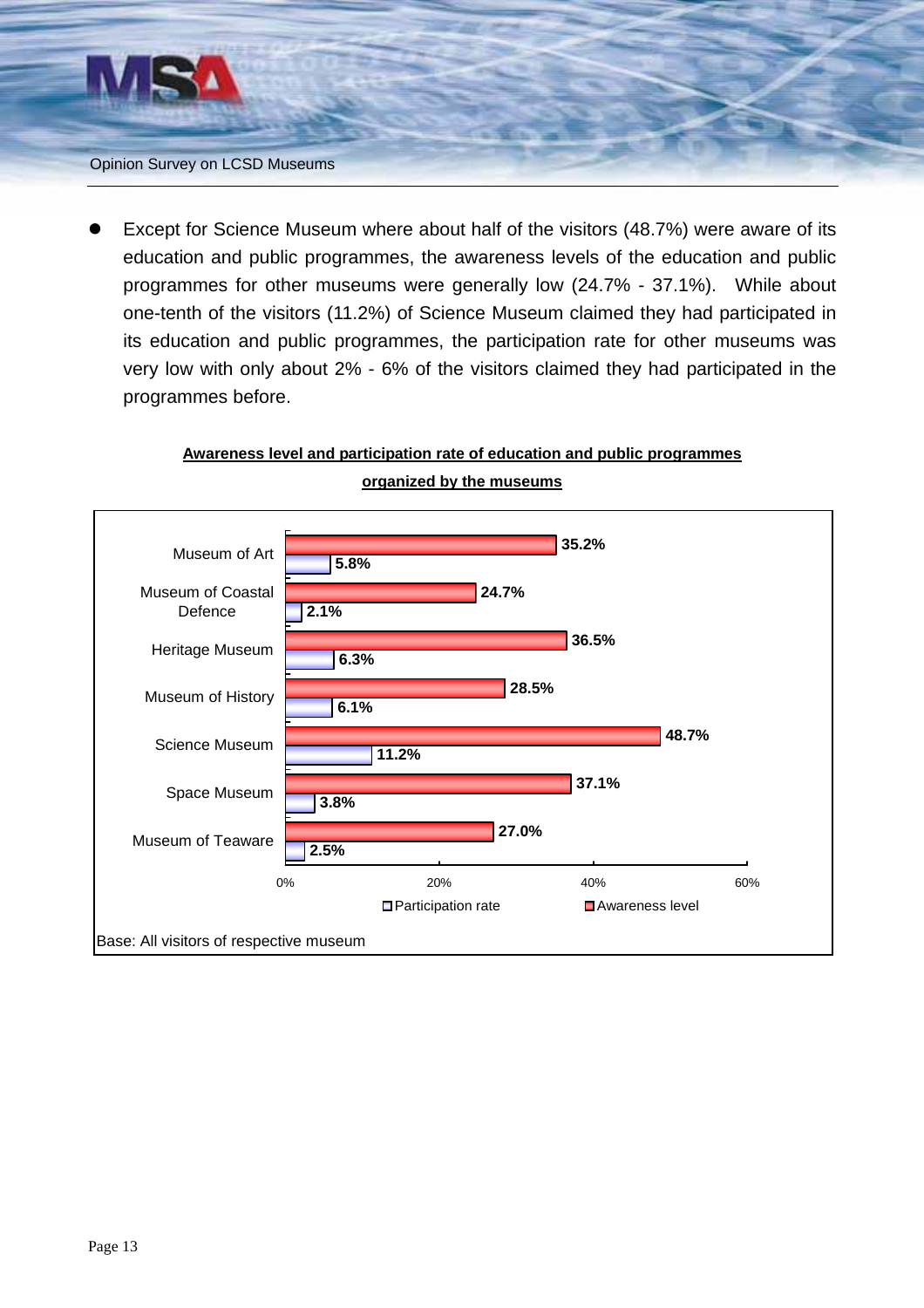

Most of the visitors (more than 75%) were very / quite satisfied with the exhibitions of the museums, in particular for the Museum of Coastal Defence and Museum of History where 95.1% and 96.5% of the visitors considered the exhibitions of the museum satisfactory (very / quite satisfied). Only very few (less than 3%) of the visitors were very / quite dissatisfied with the exhibitions of the museums.



#### **Overall satisfaction of the exhibitions of the museums**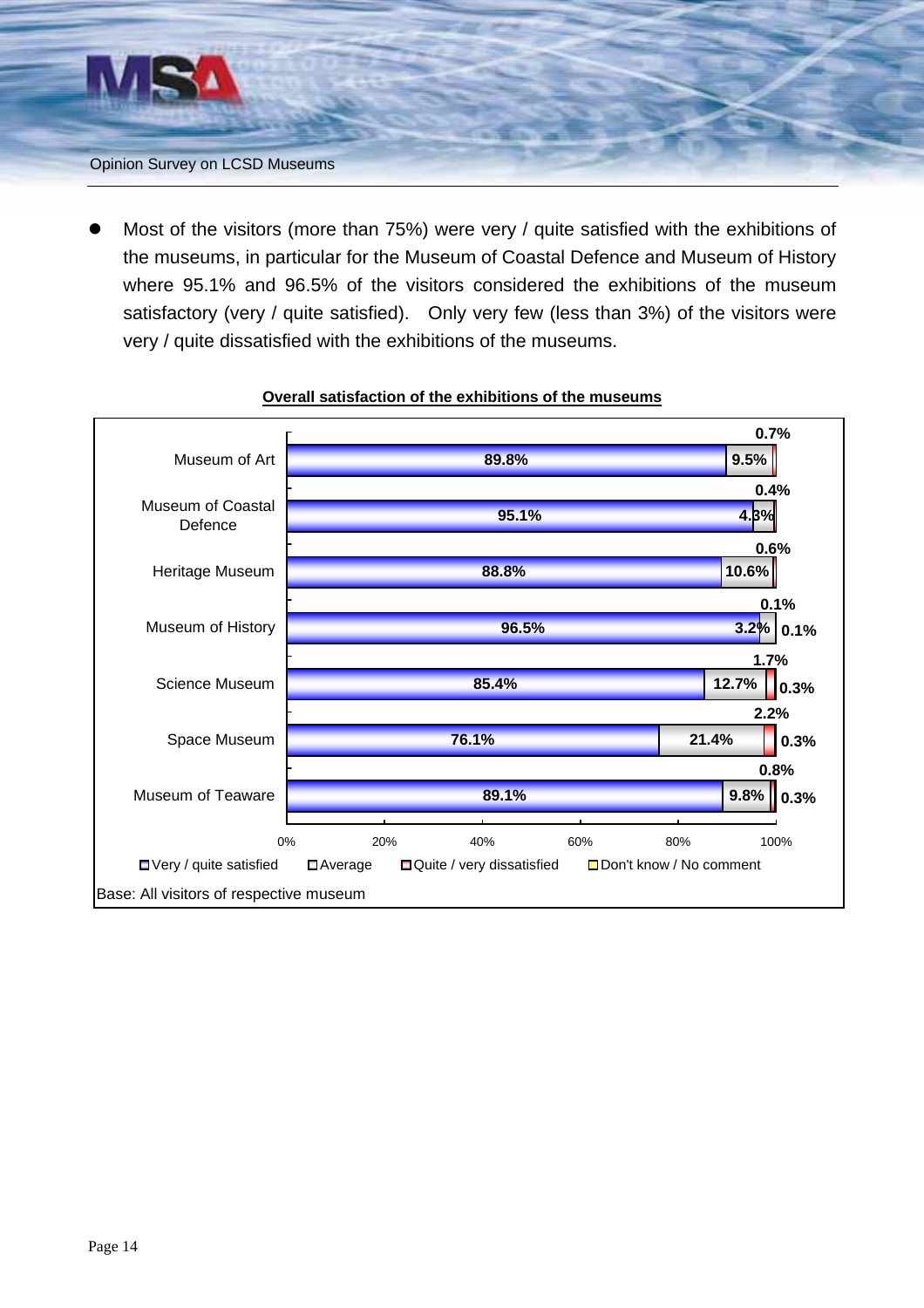

Most of the visitors (more than 75%) considered the facilities of the museums satisfactory (very / quite satisfied), in particular for the Museum of Coastal Defence and Museum of History where 94.4% and 90.2% of the visitors were very / quite satisfied with the facilities of the museum. Only about 1% of visitors were very / quite dissatisfied with the facilities of the museums.



#### **Evaluation of the facilities of the museums**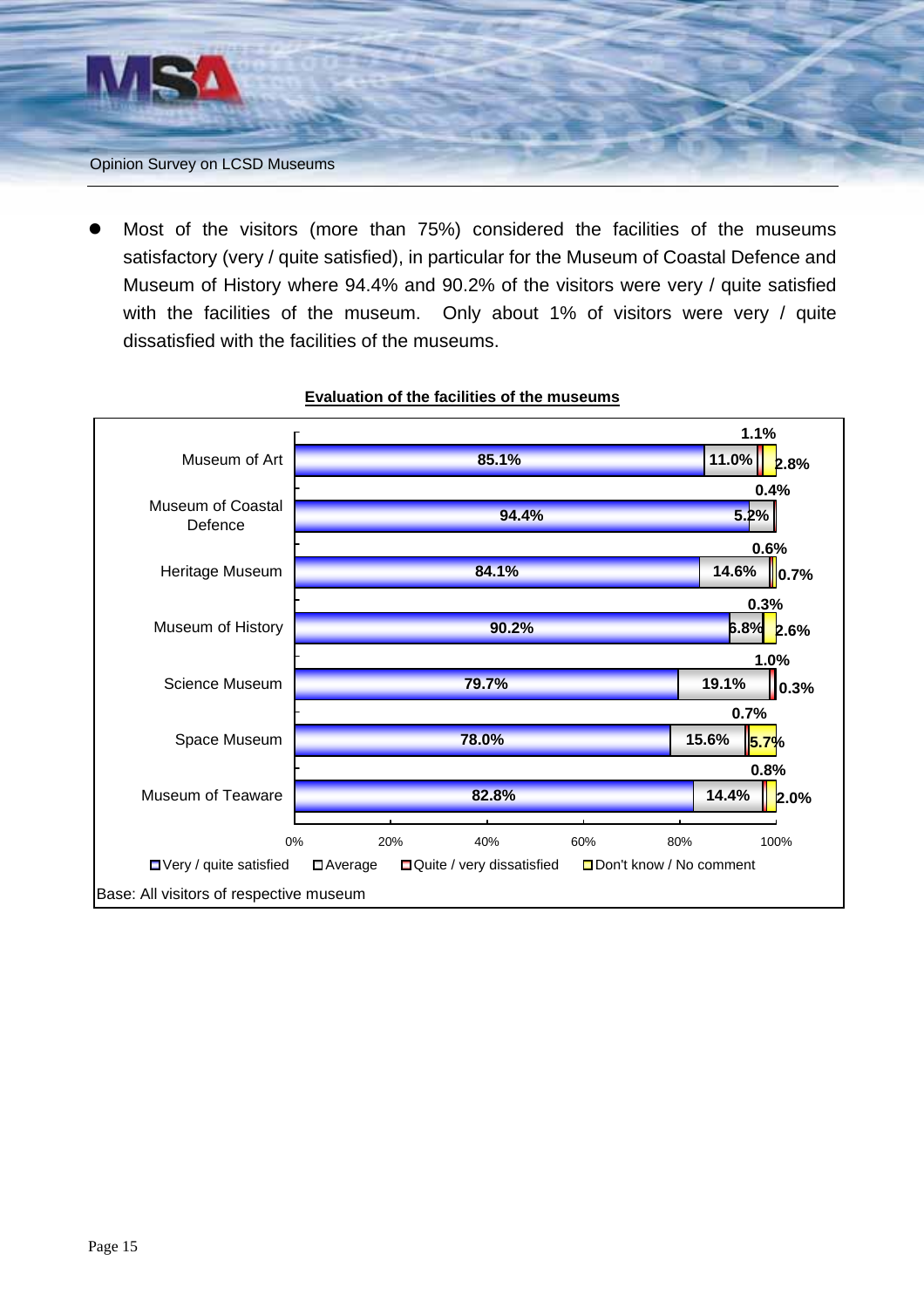

The overall satisfaction of the museum was also very high. Except for the Science Museum and Space Museum, majority of the visitors (90% or more) were very / quite satisfied with the museum. As for the Science Museum and Space Museum, while 85.4% and 73.9% of the visitors were very / quite satisfied with the respective museum, the remaining of the visitors mostly considered the museum average and only very few visitors were very / quite dissatisfied.



#### **Overall satisfaction of the museums**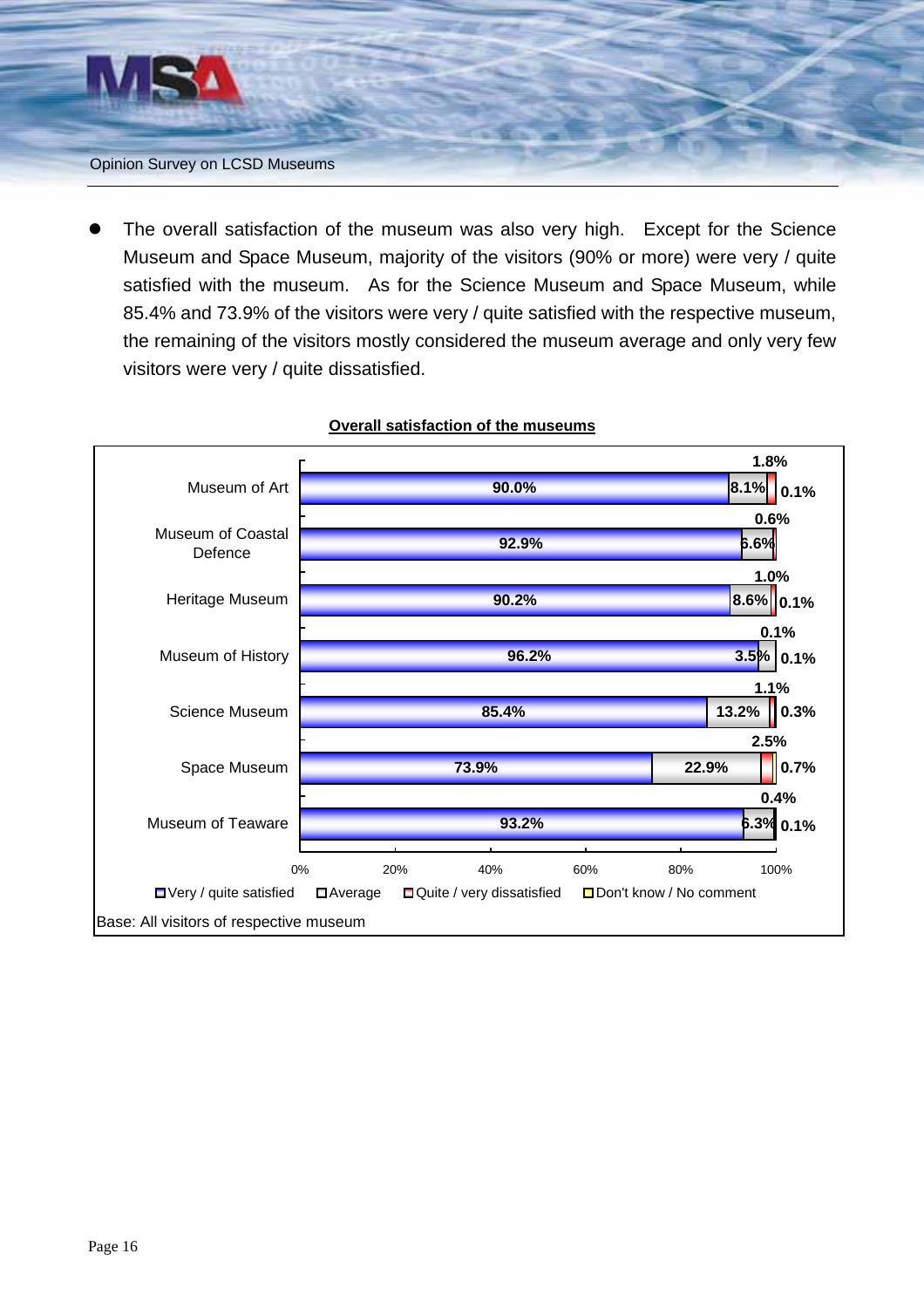

Most of the visitors (85% or more) claimed they would visit the museum again, 2% - 8% indicated the opposite and 4% - 7% of the visitors declared "don't know".



#### **Whether will visit the museum again**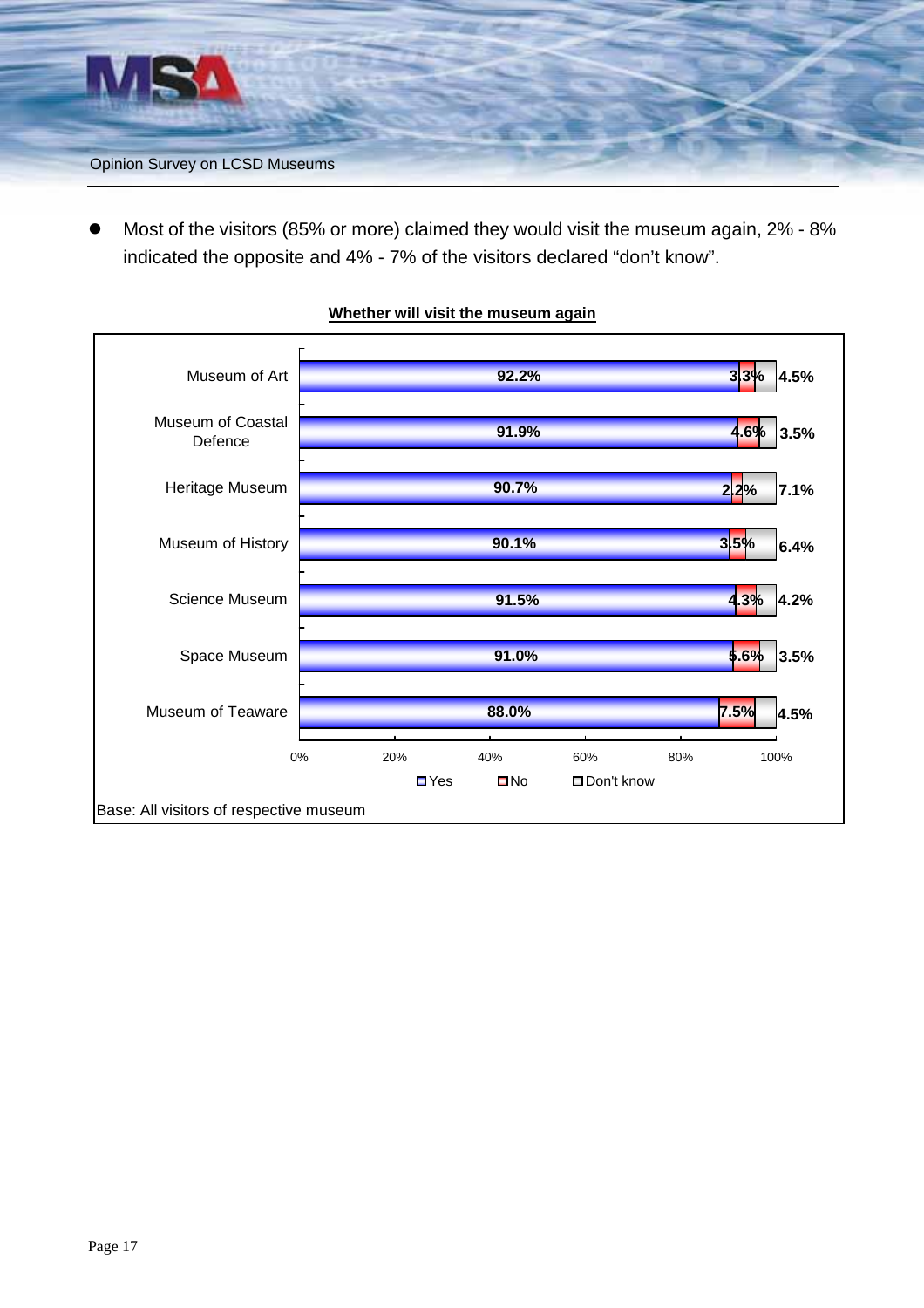

While 80% or more of the visitors of Museum of Art, Museum of History, Space Museum and Museum of Teaware considered that it was very / quite convenient to travel to the museums, relatively less visitors of Science Museum (78.7%), Heritage Museum (74.2%) and Museum of Coastal Defence (73.1%) considered so. It is noteworthy that about one-tenth or more of the visitors of Museum of Coastal Defence (13.4%) and Heritage Museum (10.0%) considered that it was very / quite inconvenient to travel the museums.



#### **Whether consider convenient to travel to museums**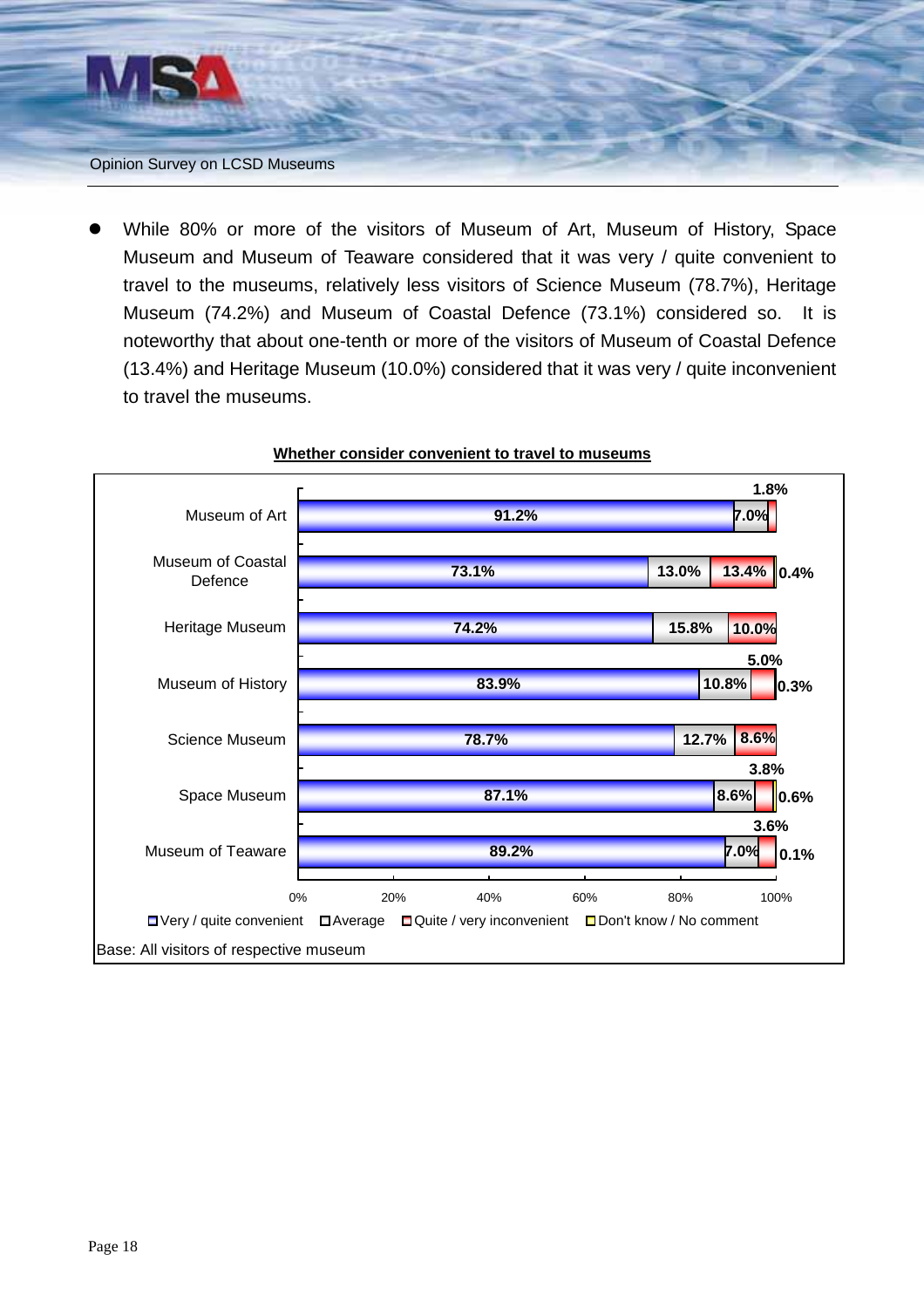

On the evaluation of the standard admission fee of the museums, except for Science Museum where the admission fee is higher, more than 60.0% of the visitors of other museums considered the admission just right and the most of the remaining visitors considered the admission very / quite cheap. As for Science Museum, while 57.9% of the visitors considered the admission fee just right, it is noteworthy that 35.4% of the visitors considered the fee very / quite expensive. The vast majority of the visitors (97.6%) of Museum of Teaware considered the free admission as very / quite reasonable.



#### **Evaluation of the standard admission fee**

\* The standard admission fee for Science Museum is \$25.

# As Museum of Teaware does not charge the admission, therefore the question was asked if visitors found it reasonable for the free admission of the Museum.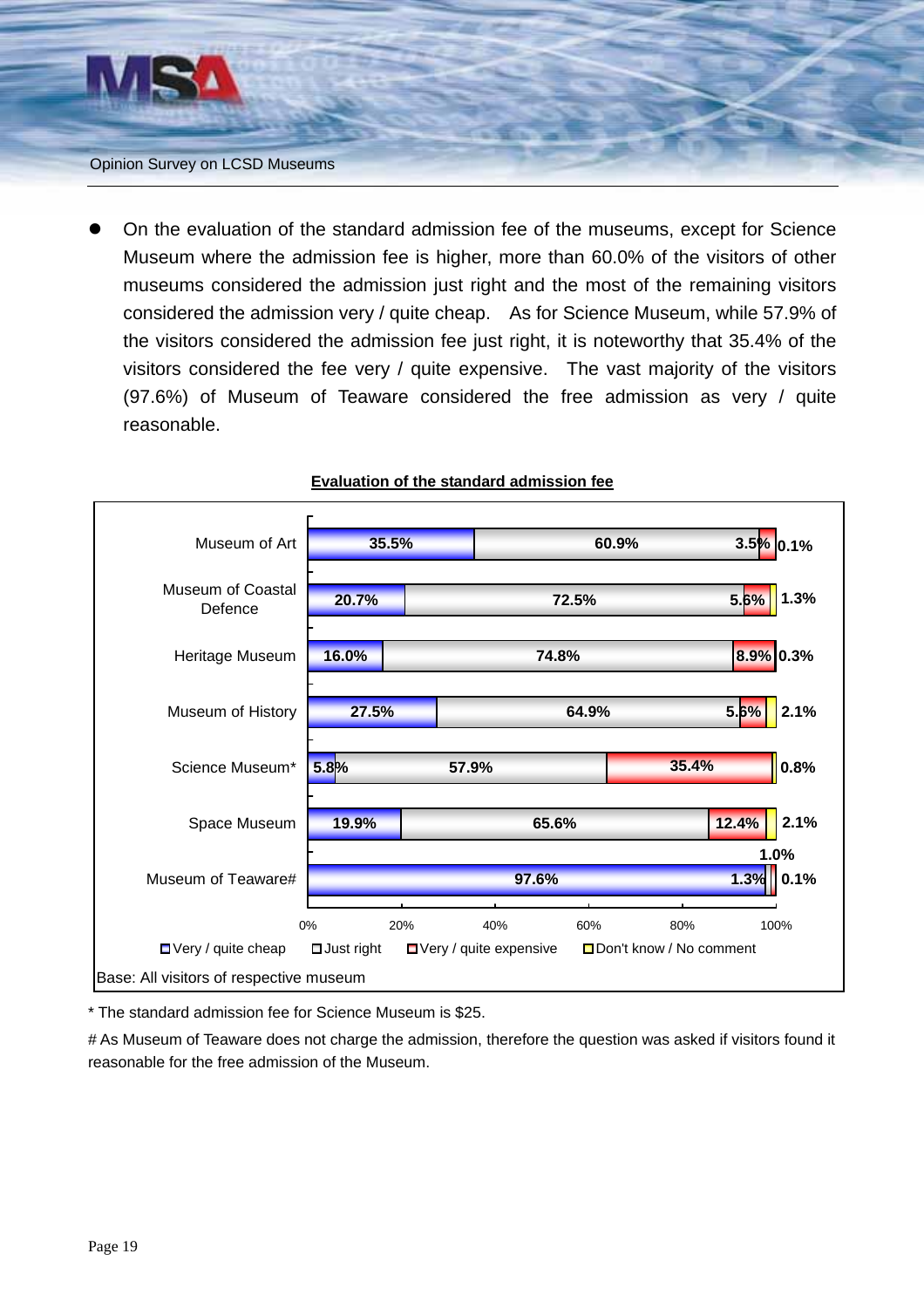

### **Major Findings - Infrequent Visitors Group**

- More than half of the infrequent visitors not visiting any of the seven museums in the past 4 years claimed the reason was "no time / too busy", followed by "have no interest in the respective museum" and "have no interest in any museums at all".
- Awareness level of the free admission of the museums under the management of LCSD on Wednesdays was quite low, only 21.7% of the infrequent visitors were aware of the free admission. Therefore, promotion on the free admission of the museum may be necessary to encourage infrequent visitors visiting the museums.
- Awareness level of the weekly, half-yearly and yearly passes of the museums was very low, only 5.6% of the infrequent visitors were aware of the passes whereas the majority of the infrequent visitors were not aware of any of the passes.
- Only 0.6% of the infrequent visitors had participated in the "Hong Kong International Museum Day Panorama".
- In terms of the different factors that would affect infrequent visitors visiting the museums, it was observed that while about half or more of the infrequent visitors considered the different factors would not affect their decision of visit to the museums, more than one-tenth of the infrequent visitors considered the following factors would definitely affect their decision which included: "transportation" (15.1%), "promotion" (14.5%), "admission fee" (12.5%), "theme of the exhibition" (11.6%) and "interest value of exhibits" (11.6%).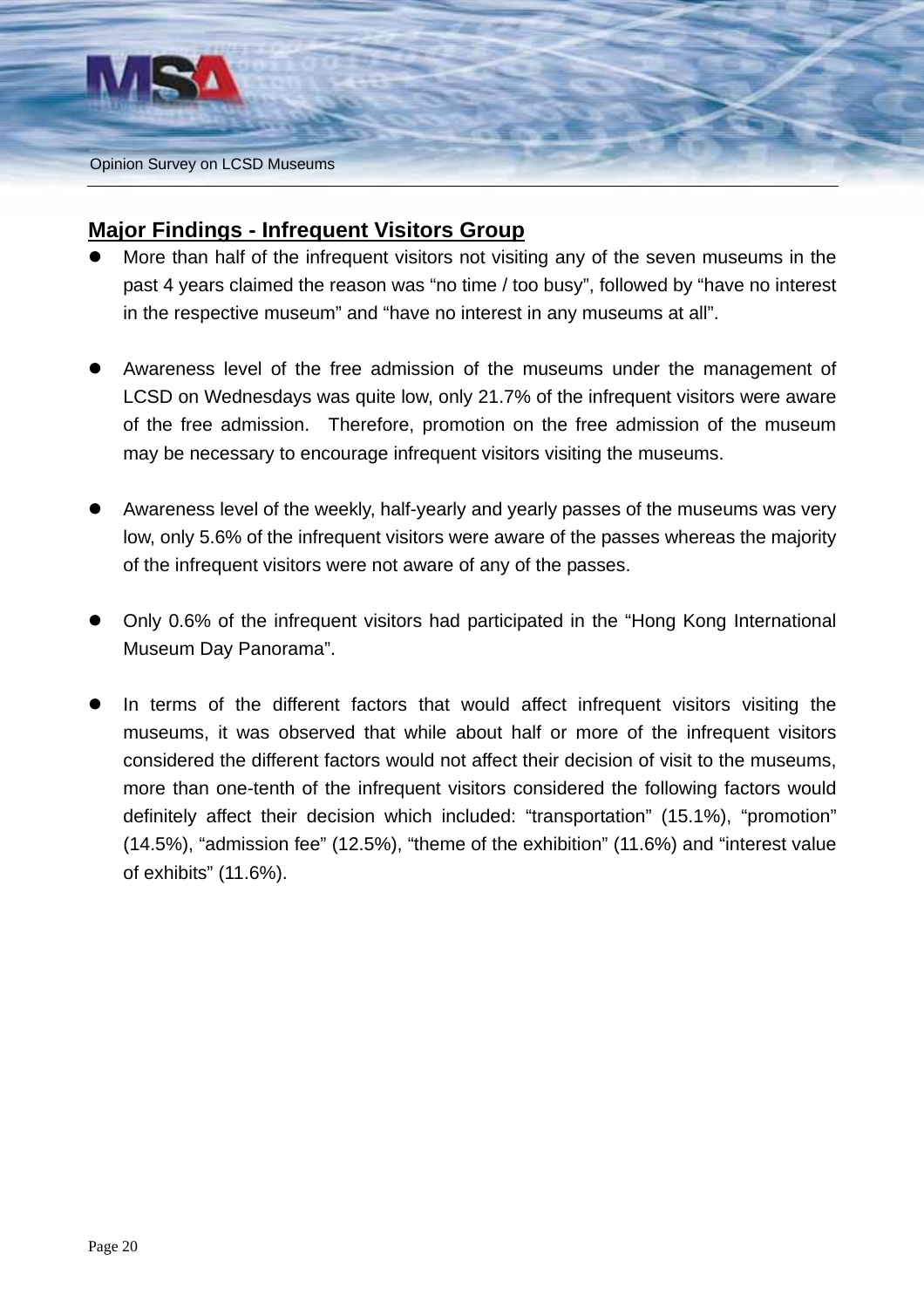

| Transportation                              | 11.6%<br>14.5%<br>15.1%                   | 50.1%                             | 8.7%  |  |  |
|---------------------------------------------|-------------------------------------------|-----------------------------------|-------|--|--|
| Promotion                                   | 14.5%<br>12.0%<br>17.2%                   | 46.4%                             | 9.9%  |  |  |
| Admission fee                               | 12.5% 9.0%<br>16.3%                       | 54.7%                             | 7.6%  |  |  |
| Interest value of<br>exhibits               | 11.6%<br>12.6%<br>16.5%                   | 50.3%                             | 9.0%  |  |  |
| Theme of the<br>exhibition                  | 11.6% 11.4%<br>13.8%                      | 55.7%                             | 7.6%  |  |  |
| Quality of exhibits                         | 9.6% 10.4%<br>14.7%                       | 56.5%                             | 8.9%  |  |  |
| Quality of services                         | 7.2% 9.2%<br>15.3%                        | 56.0%                             | 12.4% |  |  |
| Academic / educational<br>value of exhibits | $6.8\%$ 10.2%<br>17.7%                    | 57.0%                             | 8.9%  |  |  |
|                                             | 0%<br>20%<br>40%                          | 60%<br>80%                        | 100%  |  |  |
| $\blacksquare$ Yes, definitely              | $\Box$ Yes, quite<br>$\Box$ Yes, a little | $\square$ No<br>$\Box$ No comment |       |  |  |
| Base: All respondents ( $n = 1004$ )        |                                           |                                   |       |  |  |

#### **Factors affecting the decision of visit to the museums**

- Only 3.6% of the infrequent visitors had visited other museums in Hong Kong in the past 4 years. Among these infrequent visitors, 27.8% had visited the Hong Kong Railway Museum, followed by Sam Tung Uk Museum (25.0%) and Hong Kong Film Archive (25.0%).
- In terms of the types of exhibitions or exhibits that would attract infrequent visitors visiting the museums, 15.3% claimed they were interested in "history", followed by "science / technology" (10.4%), "antiques" (9.1%) and "astronomy / space" (8.6%). Yet still about one-third of the infrequent visitors (33.8%) claimed they were not interested in any of the exhibitions or exhibits.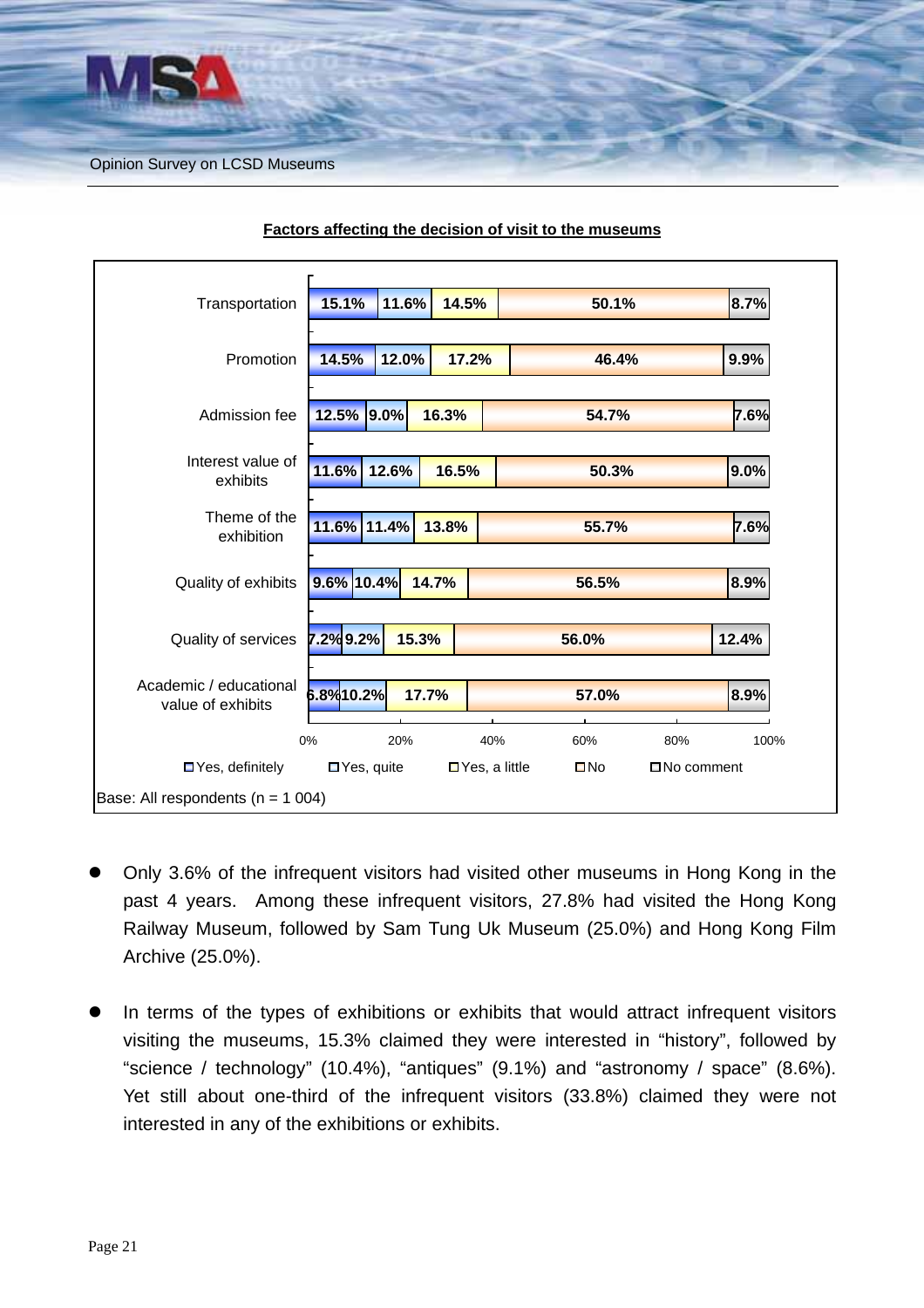

- Of the infrequent visitors who had interest in visiting the exhibitions, about one-third of them (33.1%) claimed they would not fix any day for visiting the exhibitions and about equal proportion would choose to visit the exhibition on Saturday or Sunday (19.2% and 20.6% respectively). In terms of the period of day that they would choose to visit the exhibitions, more than half of these infrequent visitors (52.0%) would choose the afternoon whereas 29.9% would not fix any period of day for their visit.
- About half of the infrequent visitors (50.5%) considered the publicity of the museums very / quite inadequate, only 15.6% considered the opposite and 16.2% considered average.
- In terms of the effective channels for the museums to promote their activities, 77.4% of the infrequent visitors considered TV as the most effective channel, followed by newspaper / magazine coverage (31.9%), radio (27.3%) and newspaper / magazine advertisements (21.7%).